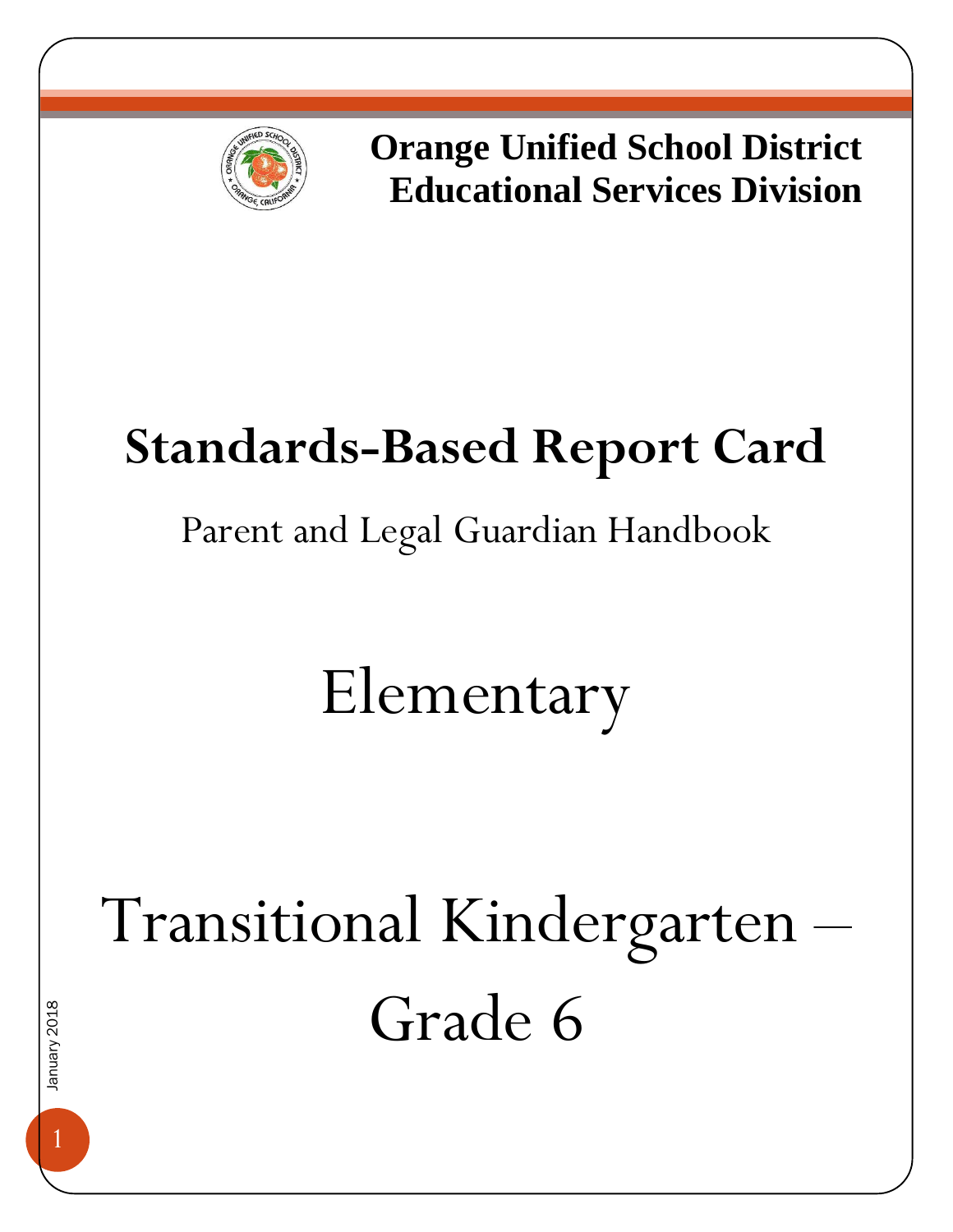#### **Standards-Based Report Card**

Standards are statements of what students should know and be able to do. In August, 2010 the State of California adopted the State Standards which explain *what a student is expected to know and be able to do at each grade level*. Standards are written at each grade level and are developed in a way that one grade level leads to another; ensuring a strong foundation for future learning as the student progresses through each grade level. Marks provided on the report card are based on the student performance of standards associated with each grade. These standards are available for viewing on the California Department of Education (CDE) website: <https://www.cde.ca.gov/be/st/ss/>

A Standards-Based Report Card reflects the student's:

- Current proficiency level of the standards taught during the trimester
- Work in relation to the standards which apply to all students at his/her grade level
- Effort in subject areas
- Performance of Study Skills and Social Skills

The most important thing that all parents, educators, and community members can do is help students master the standards for their grade level so that students can continue to progress at an appropriate pace; ensuring preparation and success for college and career readiness.

#### **A Look at the California Standards Across the Grade Levels**

#### **English Language Arts**

California's English Language Arts Standards define the literacy expectations students need in order to graduate from high school ready for college and the workforce. According to the California English Language Arts Standards, students who are College and Career Ready in Reading, Writing, Speaking and Listening, and Language exhibit the following capabilities of the literate individual:

- They demonstrate independence.
- They build strong content knowledge.
- They respond to the varying demands of audience, task, purpose, and discipline.
- They comprehend as well as critique.
- They value evidence.
- They use technology and digital media strategically and capably.
- They come to understand other perspectives and cultures.

There are four strands to the standards: Reading, Writing, Speaking and Listening, and Language. The grade level specific standards build upon each other through the grades and translate the broad goals of the standards into age-appropriate expectations. As a result of minimal space on the report card, the standards are a shortened version of the actual standards provided by CDE.

A complete list of grade level specific standards can be accessed at: <http://www.cde.ca.gov/be/st/ss/documents/finalelaccssstandards.pdf> .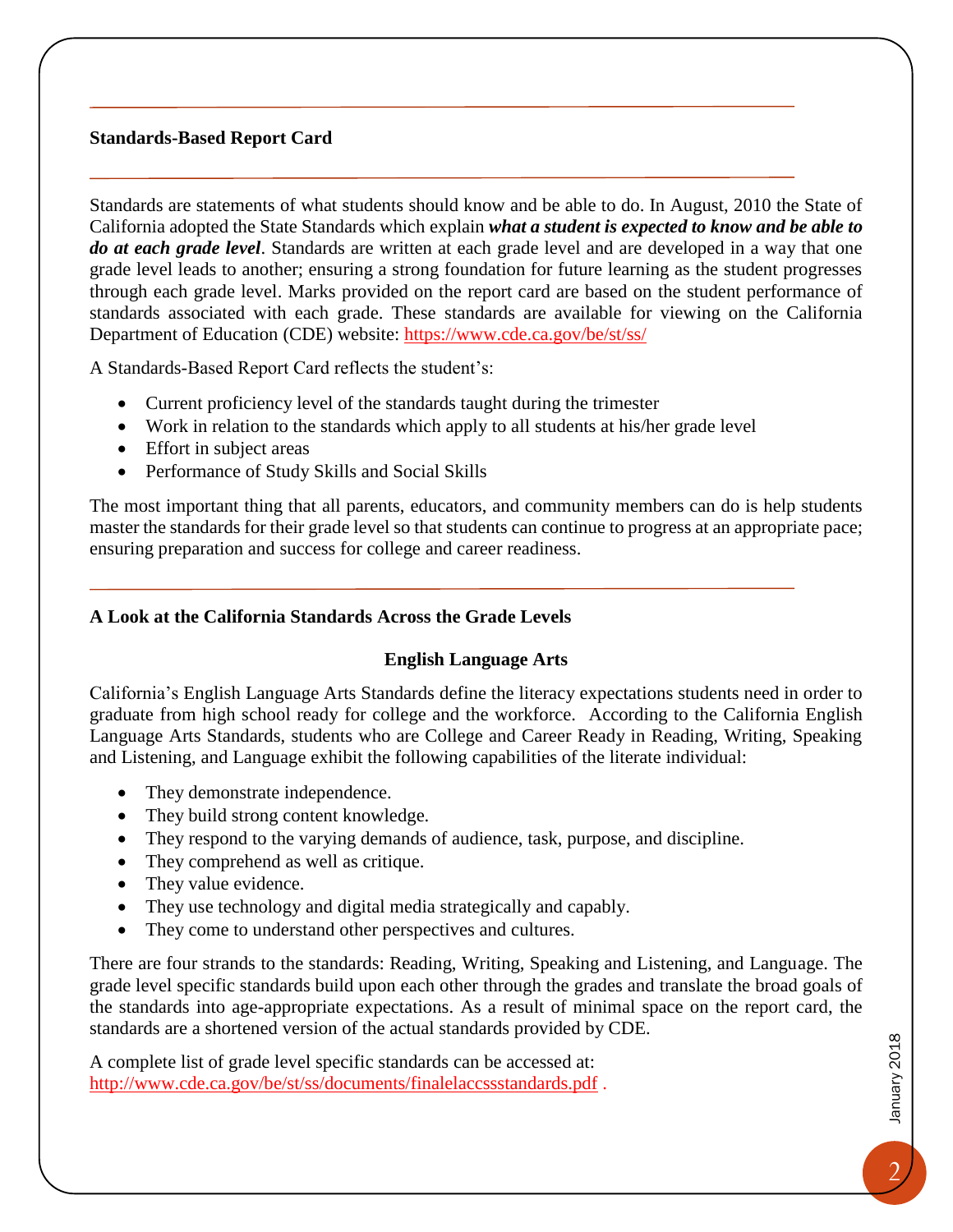#### **Mathematics**

The California Mathematics Standards are linked within and across grades, relevant to the real world, reflecting the knowledge and skills that are needed to be successful in college and career. The standards consist of two types of standards: Eight Mathematical Practice Standards (identical for each grade level) and Mathematical Content Standards (different at each grade level). Together these standards address both "habits of mind" that students should develop to foster mathematical understanding and expertise and skills and knowledge—what students need to know and be able to do. The mathematical content standards were built on a progression of topics across grade levels. As a result of minimal space on the report card, the standards are a shortened version of the actual standards provided by CDE.

A complete list of grade level specific standards can be accessed at: <http://www.cde.ca.gov/be/st/ss/documents/ccssmathstandardaug2013.pdf>

Below is a chart of the Eight Mathematical Practices that are the same at each grade level.

#### **STANDARDS FOR MATHEMATICAL PRACTICES**

- 1. Make sense of problems and persevere in solving them.
- 2. Reason abstractly and quantitatively.
- 3. Construct viable arguments and critique the reasoning of others.
- 4. Model with mathematics.
- 5. Use appropriate tools strategically.
- 6. Attend to precision.
- 7. Look for and make use of structure.
- 8. Look for and express regularity in repeated reasoning.

#### **English Language Development**

Students in transitional kindergarten through grade twelve whose home language is not English are required by law to be assessed in English language proficiency (ELP). In California, the ELP assessment is currently the CELDT. The CELDT allows schools to identify students who need to improve their skills in listening, speaking, reading, and writing in English. Schools give the CELDT test each year to students who are still learning English (English Learners). If your student is classified as an English learner you will see an English Language Development grade, as well as their CELDT level on the report card.

Students are reclassified when they meet the district's reclassification criteria. Please ask your school site for further information about the district reclassification criteria.

#### **Frequently Asked Questions About the Report Card**

- *1. What does a check mark by a standard mean?* This means that this is an area where improvement is needed.
- *2. What should I do if "Academic Intervention Required" or "Student at Risk of Retention" is marked on the report card?* If either is checked, parents and teachers should have ongoing discussions about student's progress and needs.
- *3. Why does my student not have a grade for English Language Development?* Only students who are designated as an English Learner will have a grade for English Language Development.
- 4. *Who do I contact if I have additional questions about the report card?* Please contact your child's teacher.

January 2018 3January 2018